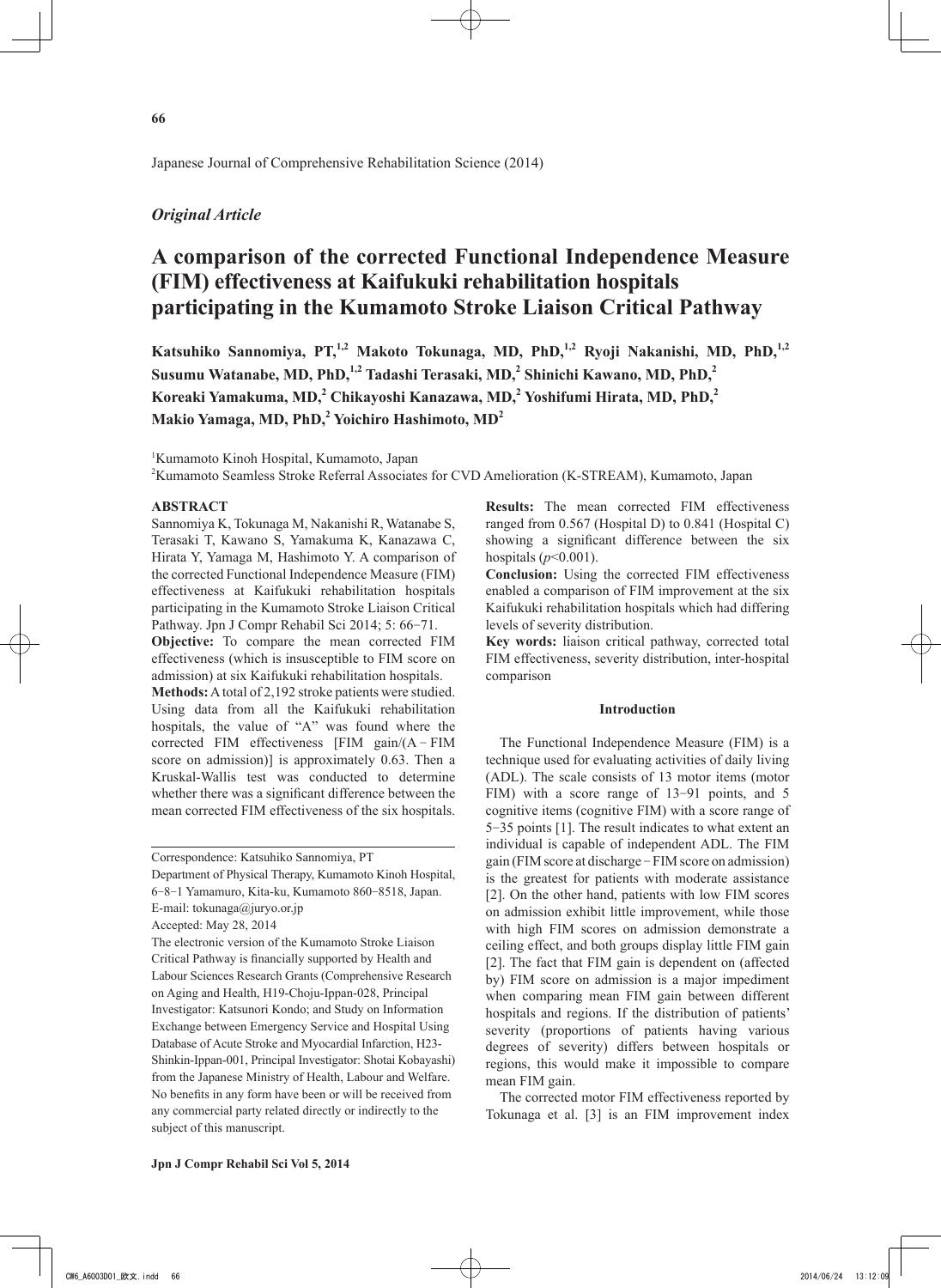which is insusceptible to motor FIM on admission. The corrected motor FIM effectiveness = motor FIM  $gain/(A - motor FIM on admission)$ , and the value of "A" is a figure that differs according to motor FIM on admission [3]. However, we were unable to find reports that compared corrected motor FIM effectiveness between hospitals. Likewise, the Kumamoto Stroke Liaison Critical Pathway records total FIM score and not motor FIM score, so it was necessary to clarify the value of A of the corrected total FIM effectiveness.

The aims of this study were: (1) to use data from all the Kaifukuki rehabilitation hospitals in Kumamoto to demonstrate the value of A of the corrected total FIM effectiveness, and (2) to compare the mean corrected total FIM effectiveness at the six Kaifukuki rehabilitation hospitals.

#### **Subjects and Methods**

Participating in the liaison critical pathway managed by the Kumamoto Seamless Stroke Referral Associates for CVD Amelioration (K-STREAM) are nine acute phase hospitals, 39 Kaifukuki rehabilitation hospitals, 20 long-term healthcare facilities (*roken*), 39 convalescent hospitals, and 42 clinics. Of the stroke patients admitted to acute phase hospitals between November 25, 2007 and June 2, 2013 and registered on the electronic version of the liaison critical pathway [4], the following patients were excluded: Patients for whom FIM score was not recorded on admission/ discharge to/from the Kaifukuki rehabilitation hospitals, patients aged 95 or older, patients for whom the number of days between onset and admission was other than 7 to 60 days, patients whose length of stay in hospital was other than 15 to 180 days, patients whose FIM score on admission was 126 points, and patients whose FIM gain was less than 0 point. As a result, 2,192 patients were included in the present study.

Other than 9 patients whose age was unknown, all the data required for this study were recorded. Table 1

shows the basic attributes of the 2,192 patients in this study. Except for the relatively short stay in acute phase hospitals, the patient attributes were similar to those found in the national survey of patients in Kaifukuki rehabilitation wards [5].

This epidemiological research had a retrospective design. In November 20, 2013, permission to conduct the study was obtained from K-STREAM representatives. Anonymous data from all patients in the Kumamoto Stroke Liaison Critical Pathway was subsequently saved in an Excel format. In accordance with the provisions of the clinical research review board of Kumamoto Kinoh Hospital, permission was obtained from the official who had been nominated in advance by the review board. The study was subsequently conducted. All personal information was converted into data and treated in a way that prevented the identification of individuals.

*Study 1: Comparison between six hospitals*

In order of the number of patients, the six Kaifukuki rehabilitation hospitals were Hospital A (524 patients), Hospital B (275 patients), Hospital C (265 patients), Hospital D (187 patients), Hospital E (167 patients), and Hospital F (139 patients), and the 29 hospitals (635 patients) with 90 patients or less were determined to be other hospitals. The 6 hospitals A-F were compared in terms of the patients' ages, number of days from onset to admission, length of stay in hospital, FIM score on admission, FIM score at discharge, and FIM gain. The comparison of the 6 hospitals used the Kruskal-Wallis test (significance level of less than 5%).

# *Study 2: The corrected FIM effectiveness of all the hospitals*

FIM scores on admission at each hospital were divided into 12 groups in nine-point increments (18- 26 points, 27-35 points, . . ., 118-125 points) (Fig. 1). In the range of 72-125 FIM score on admission, the average FIM effectiveness [6] was uniform at around 0.63. More specifically, this ranged from an average of 0.598 (117-125 FIM score on admission) to an average

**Table 1.** Clinical characteristics of subjects in this study compared with national survey.

|                                                  | This study                                                     | National survey [5] |  |  |
|--------------------------------------------------|----------------------------------------------------------------|---------------------|--|--|
| Number of patients                               | 2,192                                                          | 14,011              |  |  |
| <b>Sex</b>                                       | Male 1,134, female 1,049, unknown 9 56.8% males, 43.2% females |                     |  |  |
| Infarction, hemorrhage                           | Infarction 1,444, hemorrhage 610, SAH 138                      |                     |  |  |
| Age                                              | $72.6 \pm 12.8$                                                | 72.0                |  |  |
| Number of days from onset of stroke to admission | $17.7 \pm 8.6$                                                 | 36.6                |  |  |
| Length of hospital stay                          | $93.0 \pm 45.7$                                                | 89.4                |  |  |
| Total FIM score on admission                     | $66.4 \pm 35.1$                                                | 68.4                |  |  |
| Total FIM score at discharge                     | $88.7 \pm 36.0$                                                | 85.8                |  |  |
| Total FIM gain                                   | $22.3 \pm 19.7$                                                | 17.4                |  |  |

FIM, Functional Independence Measure; SAH, subarachnoid hemorrhage.

Data for this study are expressed as number of patients, mean, or mean±standard deviation.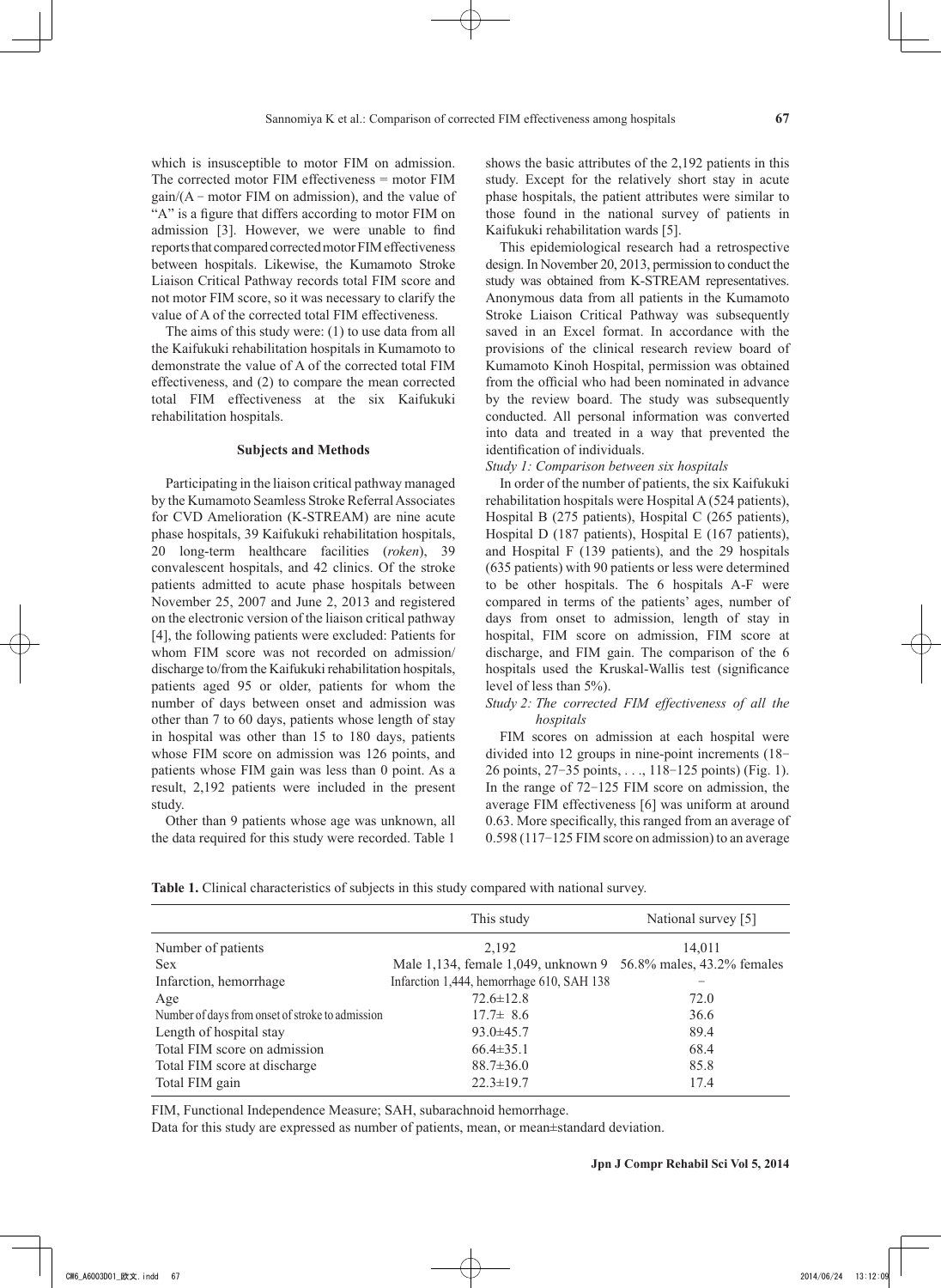

**Figure 1.** The association between total FIM score on admission and total FIM effectiveness (a), and corrected total FIM effectiveness (b). "A" is the parameter from the following equation: corrected total FIM effectiveness = total FIM gain/ $(A - total$  FIM on admission). Figures on a polygonal line, average value.

of 0.662 (90-98 FIM score on admission), and the average FIM effectiveness for 1,038 patients with an FIM score of 72-125 on admission was 0.627 (Fig. 1a). On the other hand, for an FIM score range of 18- 71 points, the lower the FIM score on admission, the lower the average FIM effectiveness.

Next, to make the average of FIM effectiveness also around 0.63 for FIM score on admission ranging from 18-71 points, the denominator of 126 points of the FIM effectiveness [FIM gain/(126 points - FIM score on admission)] was corrected based on the report of Tokunaga et al. [3]. More specifically, FIM gain (X) of patients with an FIM score of 63-71 on admission averaged 31.21 points, "126 points - FIM score on admission (Y)" averaged 58.88 points, and FIM effectiveness (X/Y) was 0.530 (Table 3). The X/  $(Y - 8)$  was 0.613, the  $X/(Y - 9)$  was 0.626, the X/  $(Y - 10)$  was 0.639, and it was predicted that if the denominator of FIM effectiveness decreased from 126 points to 117 points (126 points  $-9$  points), then the corrected FIM effectiveness would be approximately 0.63 (Table 3). Next, with regard to the 135 patients whose FIM score on admission was 63-71 points,

corrected FIM effectiveness [FIM gain/(117 points - FIM score on admission)] was calculated, and the average of 0.626 for the 135 patients was found (Table 3). Using the same method, for groups with FIM score on admission of 18-26, 27-35, 36-44, 45-53 and 54-62 points, the value of A was found so that the corrected FIM effectiveness [FIM gain/  $(A - FIM score on admission)$ ] would be approximately 0.63.

# *Study 3: Comparison of each hospital's mean corrected FIM effectiveness*

To find the mean corrected FIM effectiveness of the 6 hospitals A-F and ascertain whether there was a significant difference between the 6 hospitals, a Kruskal-Wallis test was conducted. If there was a significant difference, a pair comparison was conducted using Scheffé's method. The level of significance in both cases was less than 5%.

#### **Results**

The 6 hospitals displayed a significant difference in age, number of days from onset to admission, length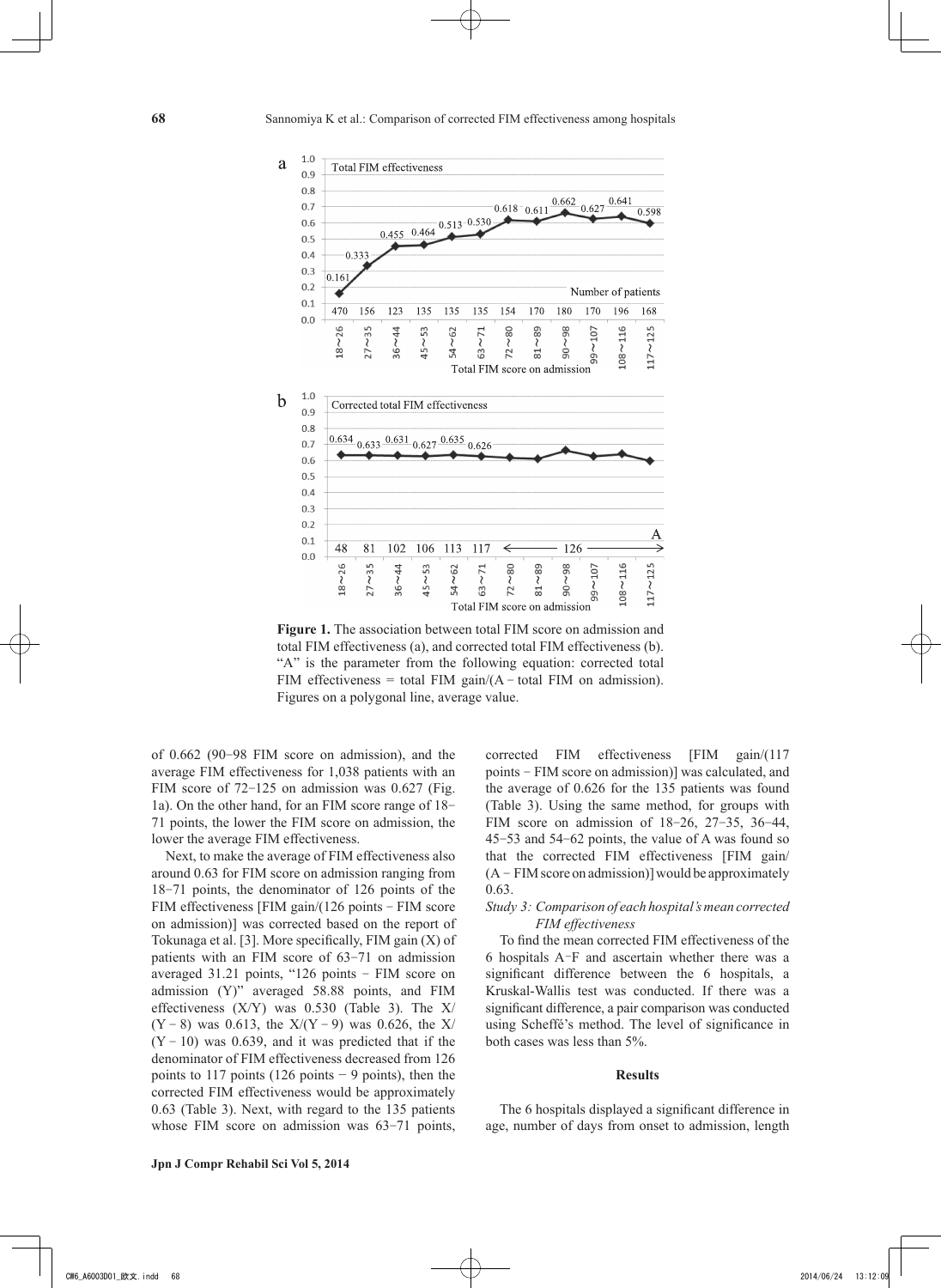of stay in hospital, FIM score on admission, and FIM gain. FIM score at discharge showed no significant difference (Table 2).

A correlation between FIM score on admission and FIM effectiveness was indicated (Fig. 1a), as was a correlation between FIM score on admission and corrected FIM effectiveness (Fig. 1b). The value of A that yielded corrected FIM effectiveness [FIM gain/

 $(A - FIM score on admission)$ ] at around 0.63 were 48, 81, 102, 106, 113, and 117 points for FIM score on admission of 18-26 points, 27-35 points, 36-44 points, 45-53 points, 54-62 points, and 63-71 points, respectively (Table 3).

As for the mean corrected FIM effectiveness, in the range of 0.567 (Hospital D) to 0.841 (Hospital C), a significant difference was found between the 6

**Table 2.** Comparison between 6 hospitals.

|                                                  | Hospital A | Hospital B |       | Hospital C Hospital D Hospital E |       | Hospital F | Significance |
|--------------------------------------------------|------------|------------|-------|----------------------------------|-------|------------|--------------|
| Number of patients                               | 524        | 275        | 265   | 187                              | 167   | 139        |              |
| Age                                              | 68.8       | 73.1       | 70.9  | 71.8                             | 75.2  | 74.0       | p<0.001      |
| Number of days from onset of stroke to admission | 18.4       | 15.7       | 18.9  | 20.3                             | 14.4  | 17.9       | p<0.001      |
| Length of hospital stay                          | 85.3       | 93.8       | 108.3 | 78.3                             | 106.0 | 97.5       | p<0.001      |
| Total FIM score on admission                     | 70.7       | 66.8       | 65.3  | 75.3                             | 64.2  | 66.2       | p<0.01       |
| Total FIM score at discharge                     | 94.4       | 87.6       | 95.4  | 92.0                             | 86.2  | 89.9       | n.s.         |
| Total FIM gain                                   | 23.7       | 20.8       | 30.1  | 16.7                             | 22.0  | 23.8       | p<0.001      |
| Total FIM effectiveness                          | 0.495      | 0.472      | 0.593 | 0.473                            | 0.511 | 0.466      | p<0.001      |
| Corrected total FIM effectiveness                | 0.645      | 0.594      | 0.841 | 0.567                            | 0.647 | 0.649      | p<0.001      |

Numbers, average; Significance, significance between the 6 hospitals (Kruskal-Wallis test); n.s., not significant.

### **Table 3.** Corrected total FIM effectiveness.

| Total FIM score at admission                    | $18 - 26$ | $27 - 35$ | $36 - 44$ | $45 - 53$ | $54 - 62$ | $63 - 71$ |
|-------------------------------------------------|-----------|-----------|-----------|-----------|-----------|-----------|
| Number of patients                              | 470       | 156       | 123       | 135       | 135       | 135       |
| X: average of total FIM gain                    | 16.89     | 31.72     | 39.07     | 35.55     | 34.96     | 31.21     |
| Y: average of " $126 -$ total FIM at admission" | 106.01    | 95.39     | 85.94     | 76.78     | 68.14     | 58.88     |
| X/Y: total FIM effectiveness                    | 0.161     | 0.333     | 0.455     | 0.464     | 0.513     | 0.530     |
| $X/(Y – 8)$ : A=118                             |           |           |           |           |           | 0.613     |
| $X/(Y-9)$ : A=117                               |           |           |           |           |           | 0.626     |
| $X/(Y - 10)$ : A=116                            |           |           |           |           |           | 0.639     |
| $X/(Y - 12)$ : A=114                            |           |           |           |           | 0.623     |           |
| $X/(Y - 13)$ : A=113                            |           |           |           |           | 0.634     |           |
| $X/(Y - 14)$ : A=112                            |           |           |           |           | 0.646     |           |
| $X/(Y - 19)$ : A=107                            |           |           |           | 0.615     |           |           |
| $X/(Y - 20)$ : A=106                            |           |           |           | 0.626     |           |           |
| $X/(Y - 21)$ : A=105                            |           |           |           | 0.637     |           |           |
| $X/(Y - 23)$ : A=103                            |           |           | 0.621     |           |           |           |
| $X/(Y - 24)$ : A=102                            |           |           | 0.631     |           |           |           |
| $X/(Y - 25)$ : A=101                            |           |           | 0.641     |           |           |           |
| $X/(Y - 44)$ : A=82                             |           | 0.617     |           |           |           |           |
| $X/(Y - 45)$ : A=81                             |           | 0.629     |           |           |           |           |
| $X/(Y - 46)$ : A=80                             |           | 0.642     |           |           |           |           |
| $X/(Y - 78)$ : A=48                             | 0.603     |           |           |           |           |           |
| $X/(Y - 79)$ : A=47                             | 0.625     |           |           |           |           |           |
| $X/(Y - 80)$ : A=46                             | 0.649     |           |           |           |           |           |
| <b>Corrected total FIM effectiveness</b>        | 0.634     | 0.633     | 0.631     | 0.627     | 0.635     | 0.626     |

FIM, Functional Independence Measure.

"A" is the parameter from the following equation: Total FIM effectiveness = total FIM gain/(A - total FIM on admission).

In patients whose total FIM scores at admission are 18-26 points, "A" is not 47 points but 48 points for the corrected total FIM effectiveness to be near 0.63.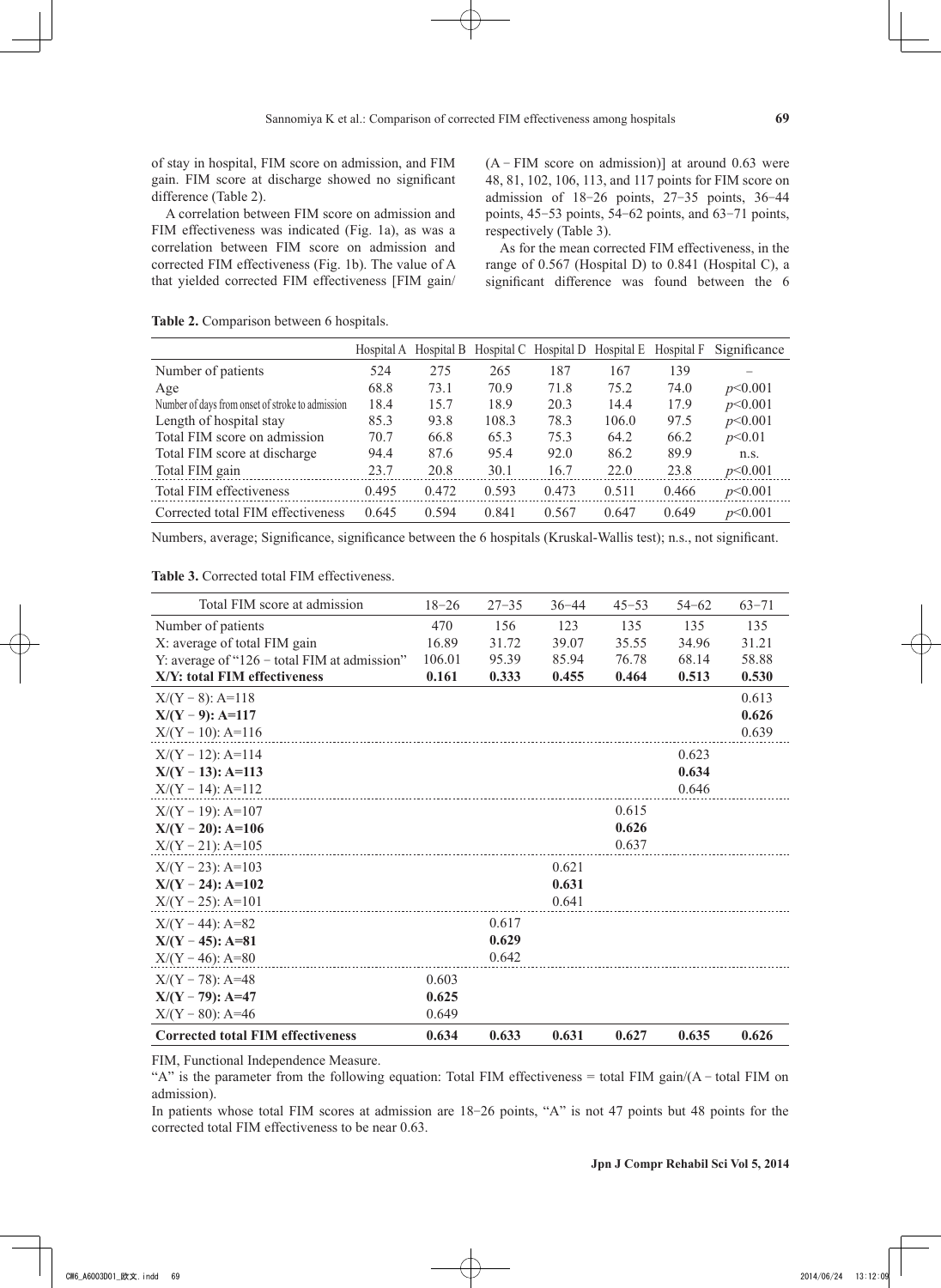$35.0$ 





**Figure 2.** Comparison between 6 hospitals. A-H, Hospital A-H.

hospitals (Kruskal-Wallis test) (Table 2). Hospital C had a significantly higher mean corrected FIM effectiveness than the other 5 hospitals (Scheffé's method,  $p<0.01$  for hospitals A, B, D, and E, and  $p$ <0.05 for Hospital F). Figure 2 shows the mean FIM gain, mean FIM effectiveness, and mean corrected FIM effectiveness for the 6 hospitals. The order of the hospitals was similar for mean FIM gain (Fig. 2b) and mean corrected FIM effectiveness (Fig. 2d).

#### **Discussion**

This study used (1) data from the Kumamoto Stroke Liaison Critical Pathway to demonstrate the value of A of the corrected total FIM effectiveness [total FIM  $gain/(A - total$  FIM score on admission)], and demonstrated (2) that Hospital C had a significantly higher mean corrected FIM effectiveness than the other 5 hospitals.

There are few reports comparing Kaifukuki rehabilitation hospitals in terms of ADL gain, length of stay in hospital, and ADL efficiency (ADL gain/length of stay in hospital) [7-13]. These are divided into reports that (1) simply compared the hospitals without correcting the patients' severity [7, 8], (2) a report that selected the patients by their ADL on admission [9], and (3) reports that corrected the ADL gain according to the "standard severity distribution" [10-13].

Within this study, Hospital C had the highest mean corrected FIM effectiveness, and in a report which corrected ADL gain according to the standard severity distribution [13], Hospital C was also the hospital with the highest adjusted ADL gain. Although it is not possible to test for a significant difference among the

**Jpn J Compr Rehabil Sci Vol 5, 2014**

figures obtained by correcting the standard severity distribution [10-13], the advantage with the corrected motor FIM effectiveness [3] and corrected total FIM effectiveness is that a significant difference can be statistically tested.

The order of the hospitals was similar for mean FIM gain and mean corrected FIM effectiveness. This can be explained by the fact that the average FIM gain is high for patients requiring moderate assistance, and is low for patients with either low FIM score on admission or high FIM score on admission [2], and that although the ratio of patients with high and low FIM score on admission differ greatly between hospitals, there is only a slight difference between the hospitals in terms of the ratio of patients requiring moderate assistance [9]. Tokunaga et al. [9] examined the Barthel Index (BI) on admission at 4 hospitals in Kumamoto and reported that although there were major differences for the ratio of patients scoring 0-10 points at the 4 hospitals at 9% to 41%, and for patients scoring 90 to 100 points at 2% to 22%, there was only a slight difference for the ratio of patients scoring 15- 85 points at 57% to 69%. Since FIM gains were low for the patients with both high FIM on admission and low FIM on admission, which differed greatly in patient ratio between hospitals, as a consequence FIM gain may be insusceptible to FIM differences on admission. However, this result from Kumamoto needs further examination to ascertain whether the same result is also found nationally. Similarly, it should be clarified whether or not "FIM gain" is sufficient, rather than an accurate but cumbersome "corrected FIM effectiveness", when comparing FIM improvement between hospitals.